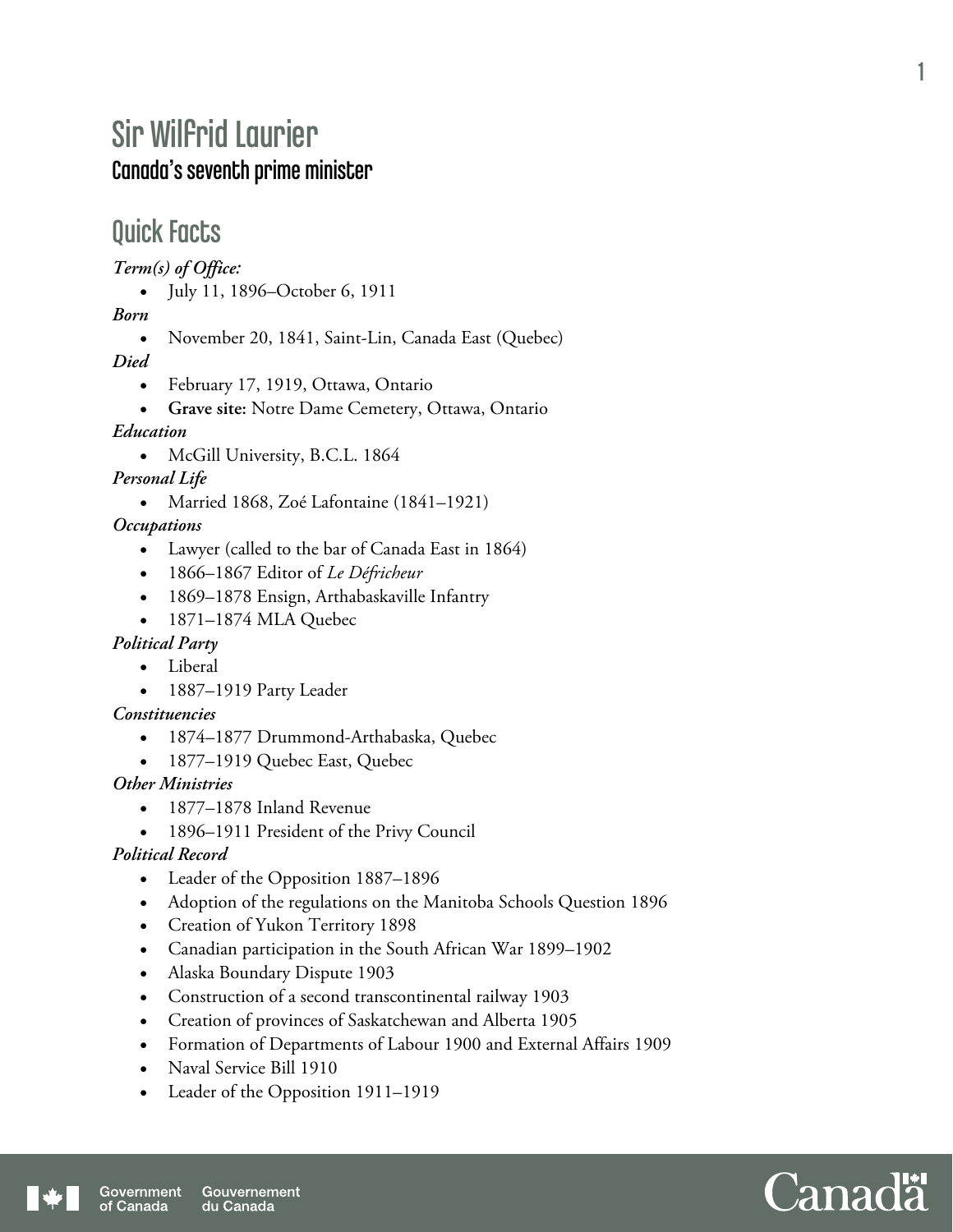# **Biography**

*Canada has been modest in its history, although its history, in my estimation, is only commencing. It is commencing in this century. The nineteenth century was the century of the United States. I think we can claim that Canada will fill the twentieth century.*—Sir Wilfrid Laurier, January 18, 1904

These words, so familiar to Canadians, sum up the spirit of optimism which characterized Laurier himself, as well as the country during the time he governed. His skill as a politician gave him the longest unbroken term of office as prime minister, while his charismatic personality endeared him to friend and rival alike, and made him a hero to the nation.

Wilfrid Laurier was born in Saint-Lin, Canada East in 1841, the son of a farmer. After a few years at the local elementary school, Laurier was sent to New Glasgow, a nearby town, to learn English. He spent seven years at a Roman Catholic college, and then studied law at McGill University. Laurier graduated in 1864 and began practising law in Montréal.

It was during these years that Laurier became involved in politics, supporting the Liberal party or "parti rouge", as it was known in Quebec. In 1866, he moved to L'Avenir and took over as editor of *Le Défricheur*, defending liberalism. It was not an easy platform to support in Quebec at that time; the clergy fiercely condemned "les rouges," and the rival "parti bleu" dominated the provincial government. Laurier won a seat in the legislature as a Liberal member in 1871, but resigned in 1874. That same year, he was elected to the House of Commons. During the brief Liberal regime under Alexander MacKenzie, Laurier served for a year as Minister of Inland Revenue. His spirited defence of Louis Riel in 1885 brought his oratorical abilities to the attention of the party, and when Liberal leader Edward Blake resigned in 1887, Laurier succeeded him.

During the election of 1891, the Liberal platform of unrestricted reciprocity with the United States proved unpopular, and the Conservatives won again. But with the death of Prime Minister Sir John A. Macdonald later the same year, the collapse of the Conservative party began. The Manitoba Schools Question hastened the process, and Laurier simply bided his time. After 18 years of Conservative (Tory) government, the nation voted Liberal in the 1896 election and Laurier became Canada's first Francophone prime minister.

National unity was of supreme importance to Laurier. He had seen how divisive the issues of Riel and the Manitoba schools had been, and he sought to reconcile the interests of French and English Canada with his policies. Laurier was a great admirer of the principles of British liberalism, and felt they offered the means by which Canadians of all ancestries could live in one nation. But at all times his dedication to Canadian unity took precedence over his esteem for British tradition.

In 1897, he was invited to London for the Diamond Jubilee celebrations of Queen Victoria's reign. Although Laurier had indicated that, in the tradition of former Liberal leaders Alexander Mackenzie

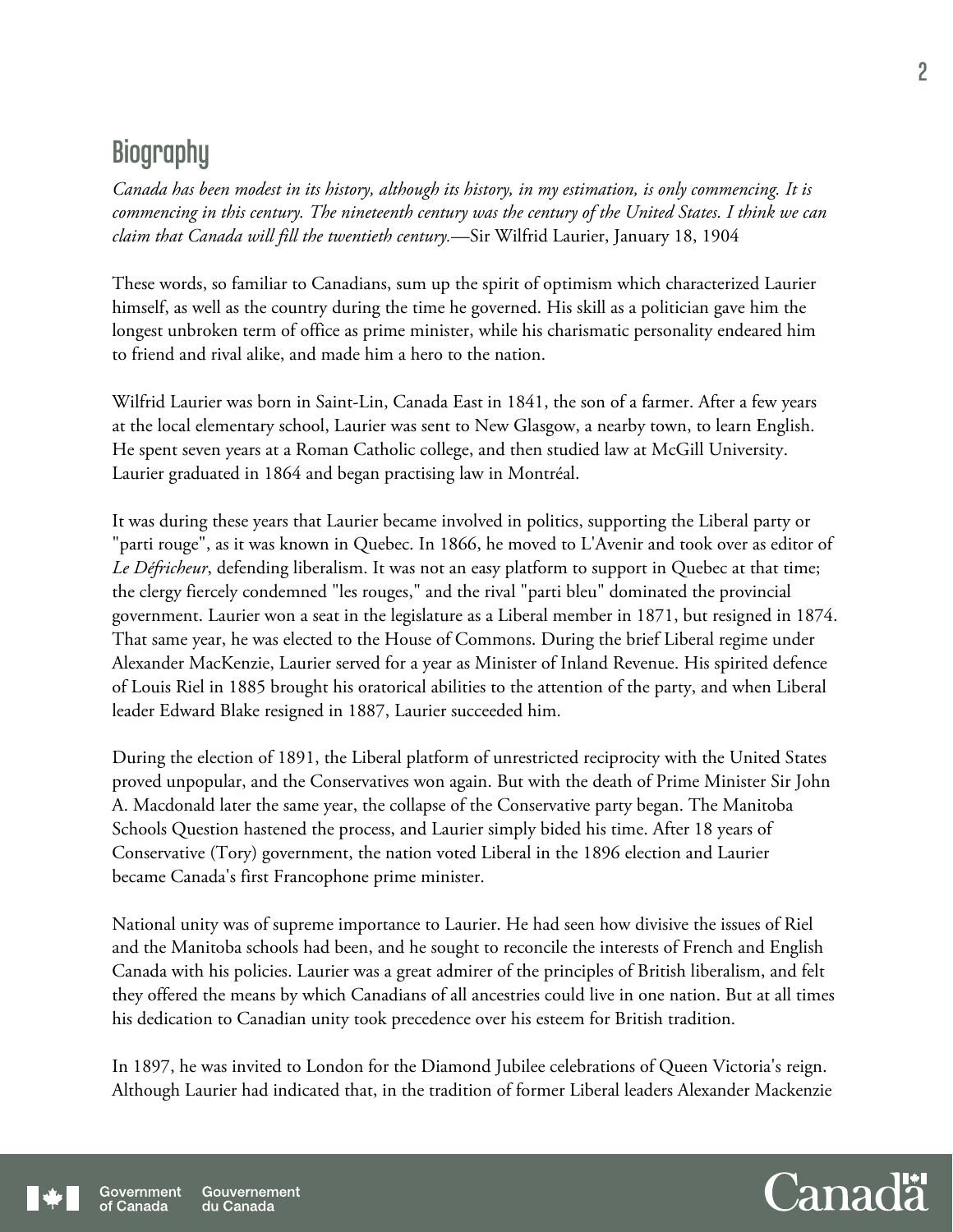and Edward Blake, he did not wish a knighthood; however, preparations to knight him had already been made. To avoid appearing rude, he accepted. There was an ulterior motive in the extravagant welcome Laurier received in Britain. Anxious to re-establish control over the foreign policy and defence of their colonies, the British were hoping that Laurier would acquiesce and convince others to follow. But they underestimated Laurier's determination to maintain Canada's control over its destiny. At three more Imperial Conferences between 1902 and 1911, Laurier held firm against the British encroachment on Canadian autonomy.

The 15 years of Laurier's government were distinguished with unprecedented growth and prosperity. Immigration expanded, especially in the West, leading to the creation of the provinces of Alberta and Saskatchewan in 1905. Such growth required expansion of the railways and two new continental lines were built.

The golden age came to an end in 1911, when the Liberals lost the election over the issue of unrestricted reciprocity. As opposition leader, Laurier maintained the confidence of his party until the First World War. While he supported Canada's contribution to Britain's war efforts and urged young men in all provinces to enlist, Laurier was against conscription. The Liberal party was badly split over this issue in the 1917 election, and several Liberals formed a union government with the Conservatives for the duration of the war.

Laurier died on February 17, 1919, having served for 45 years in the House of Commons. At his funeral, 50,000 people lined the streets of Ottawa, while hundreds of dignitaries and officials from all over the country followed the funeral procession. This solemn occasion was one of the first public events in Canada to be recorded on film.

## International Relations

The South African War (1899–1902) represented the first overseas conflict in which Canada became involved. It generated divided feelings in the population, between those who favoured loyalty to the British Empire, and those who felt that Canada's security was not directly threatened. Under intense pressure to support the British Empire, Laurier reluctantly agreed to the recruiting of a small battalion, later augmented by many additional volunteers.

Relations with the Americans were rocky during the Alaska Boundary dispute. In 1903, an international tribunal consisting of three Americans, two Canadians, and a British chief justice named Lord Alverstone was formed. Alverstone was in the difficult position of trying to avoid a deadlock. He allowed the United States to keep most of the land in exchange for four islands. Many Canadians were angered but the government didn't appeal the decision.

In 1908, the Laurier government enacted the Continuous Passage Act, which required all immigrants to travel from their point of origin to Canada without any stops. This created

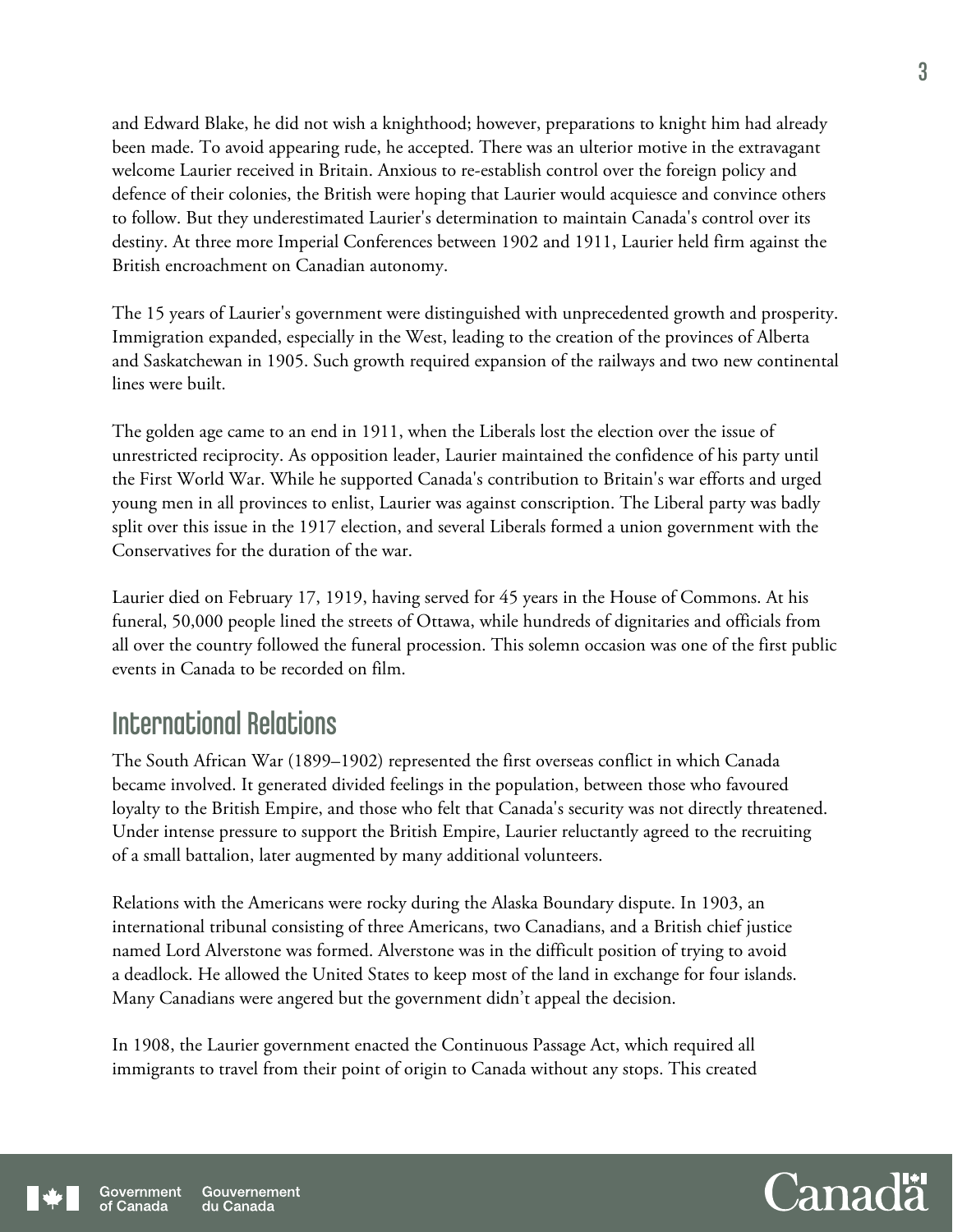a significant barrier to immigration from Asia. For immigrants from India, who were also British subjects, this Act made it impossible to immigrate to Canada.

In 1909, the Laurier government created the Department of External Affairs. This department issued passports to Canadians travelling abroad and served as liaison with the British Colonial Office in London, England.

The Naval Service Act was passed in May 1910, which established the Royal Canadian Navy. The small navy was created to protect Canadian sovereignty but with the provision to be transferred to the British Admiralty in the event of a war. The move divided the House of Commons and was one of the factors in Laurier's defeat in the 1911 election.

### **Anecdote**

### The prime minister and the newspaper boy

Saskatoon, July 29, 1910, early morning, the Prime Minister of Canada has just arrived at the railway station. He is here to lay the cornerstone of the first university in Saskatchewan. The province is not unfamiliar to this leader; only five years ago he oversaw the inauguration of Saskatchewan into Confederation. In this short time, the province has grown tremendously and this newly founded institute of higher learning is representative of Saskatchewan's increasing prosperity.

The prime minister is anxious to know what's going on in the country, so he buys a newspaper from a bright-eyed lad on the platform. He inquires about the young man's business and expresses the hope that he will be a great man someday. The newspaper boy recognizes his illustrious client and shares with him some of his youthful ideas. The prime minister and the paper boy engage in a lively conversation. But duty calls for both. The young man has papers to sell and concludes: "Well, Mr. Prime Minister, I can't waste any more time on you. I must get back to work."

The prime minister? Sir Wilfrid Laurier. And the newspaper boy? He is John G. Diefenbaker who, 47 years later, will also be Prime Minister of Canada.

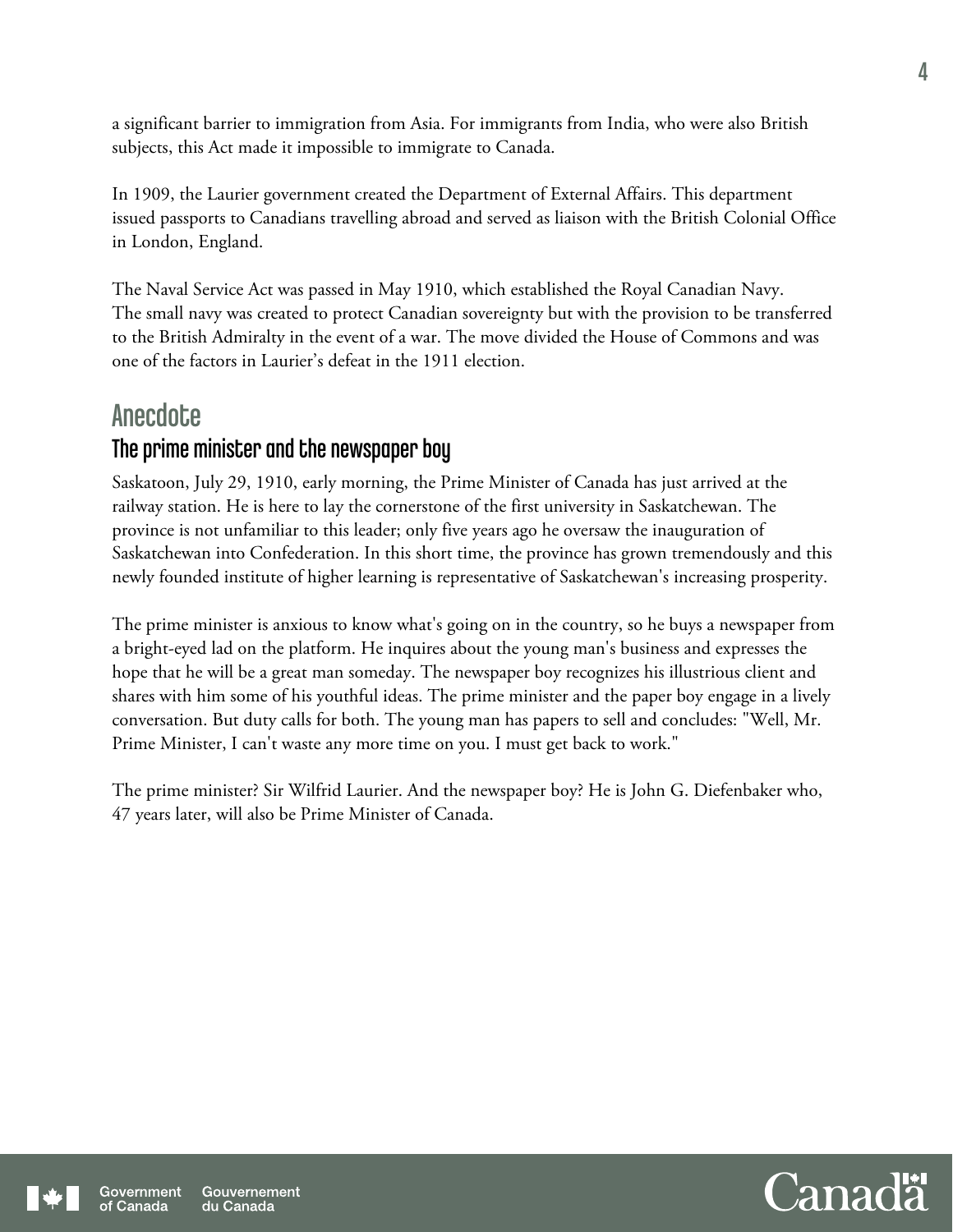# **Bibliography**

Bélanger, Réal. "Laurier, Sir Wilfrid", in *Dictionary of Canadian Biography*, Vol. XIV. University of Toronto Press, 1998, pp. 610–628. Issued also in French.

——. *Wilfrid Laurier : quand la politique devient passion.* Quebec: Presses de l'Université Laval. Montréal: Entreprises Radio-Canada, 1986.

Canada in the Making: The Alaska Boundary Dispute, 1903. http://www.canadiana.org/citm/themes/pioneers/pioneers8\_e.html (August 4, 2009)

*Canada's Prime Ministers, 1867–1994.* [Ottawa]: National Archives of Canada, 1994.

*Canada's Prime Ministers, 1867–1994: Biographies and Anecdotes.* [Ottawa]: National Archives of Canada, [1994].

The Canadian Encyclopedia. "Naval Service Act." http://www.thecanadianencyclopedia.com/index.cfm?PgNm=TCE&Params=A1ARTA0005665 (August 4, 2009).

Clippingdale, Richard. *Laurier: His Life and World*. Toronto: McGraw-Hill Ryerson, 1979.

David, L.-O. (Laurent-Olivier). *Laurier et son temps*. Montréal: La Patrie, 1905.

Granatstein, J.L. and Norman Hillmer. *Prime Ministers: Ranking Canada's Leaders*. Toronto: Harper Collins, 1999.

"Laurier, Sir Wilfrid." *Dictionary of Canadian Biography Online*. University of Toronto/Université Laval, 2000. http://www.biographi.ca/EN/ShowBio.asp?BioId=41636 (June 8, 2009)

LaPierre, Laurier L. *Sir Wilfrid Laurier and the Romance of Canada.* Toronto: Stoddart, 1996.

——. *Sir Wilfrid Laurier : portrait intime.* [Montréal]: Éditions de l'Homme, 1997.

Laurier, Wilfrid, Sir. *Dearest Émilie: The Love-Letters of Sir Wilfrid Laurier to Madame Lavergne*. Toronto: NC Press, 1989.

Levine, Michael, and Bruce Yaccato. *Sir Wilfrid Laurier : portrait intime* [videorecording]*.* [Toronto]: John McGreevy Productions, 1999.

Library and Archives Canada. *From Colony to Country*. Updated: 2006-01-19. http://www.collectionscanada.gc.ca/military/025002-5000-e.html (August 4, 2009)